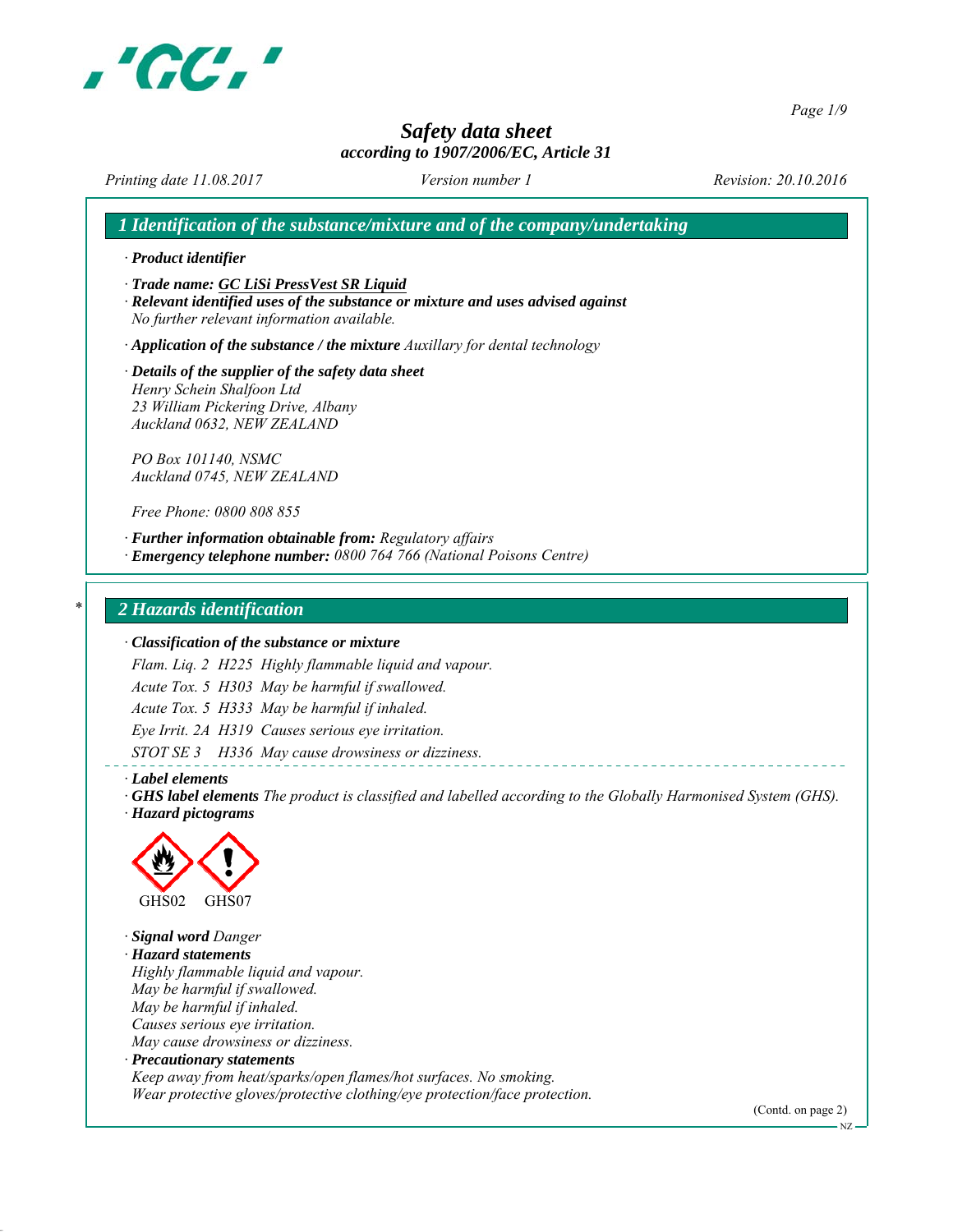*Printing date 11.08.2017 Revision: 20.10.2016 Version number 1*

## *Trade name: GC LiSi PressVest SR Liquid*

(Contd. of page 1)

*75-<100%*

*IF ON SKIN (or hair): Take off immediately all contaminated clothing. Rinse skin with water/shower. IF IN EYES: Rinse cautiously with water for several minutes. Remove contact lenses, if present and easy to do. Continue rinsing.*

*Store locked up.*

*Dispose of contents/container in accordance with local/regional/national/international regulations.*

*∙ Other hazards*

*∙ Results of PBT and vPvB assessment*

*∙ PBT: Not applicable.*

*∙ vPvB: Not applicable.*

## *3 Composition/information on ingredients*

*∙ Chemical characterisation: Mixtures*

*∙ Description:*

*Only substances required to be mentioned according to Annex II of regulation 1907/2006 are listed. Information on the other substances that may be present can be obtained upon request.*

## *∙ Dangerous components:*

*CAS: 67-63-0 isopropyl alcohol*

*EINECS: 200-661-7 Flam. Liq. 2, H225; Eye Irrit. 2A, H319; STOT SE 3, H336*

*∙ Additional information: For the wording of the listed hazard phrases refer to section 16.*

## *4 First aid measures*

*∙ Description of first aid measures*

*∙ General information:*

*Immediately remove any clothing soiled by the product.*

*If symptoms persist consult doctor.*

*∙ After inhalation:*

*Supply fresh air. If required, provide artificial respiration. Keep patient warm. Consult doctor if symptoms persist.*

*Take affected persons into fresh air and keep quiet.*

*∙ After skin contact: If skin irritation continues, consult a doctor.*

*∙ After eye contact:*

*Protect unharmed eye.*

*Rinse opened eye for several minutes under running water. Then consult a doctor.*

*∙ After swallowing:*

*Rinse out mouth and then drink plenty of water.*

- *If symptoms persist consult doctor.*
- *∙ Information for doctor:*
- *∙ Most important symptoms and effects, both acute and delayed No further relevant information available.*
- *∙ Indication of any immediate medical attention and special treatment needed*

*No further relevant information available.*

# *5 Firefighting measures*

- *∙ Extinguishing media*
- *∙ Suitable extinguishing agents: CO2, sand, extinguishing powder. Do not use water.*
- *∙ For safety reasons unsuitable extinguishing agents: Water*

(Contd. on page 3)

NZ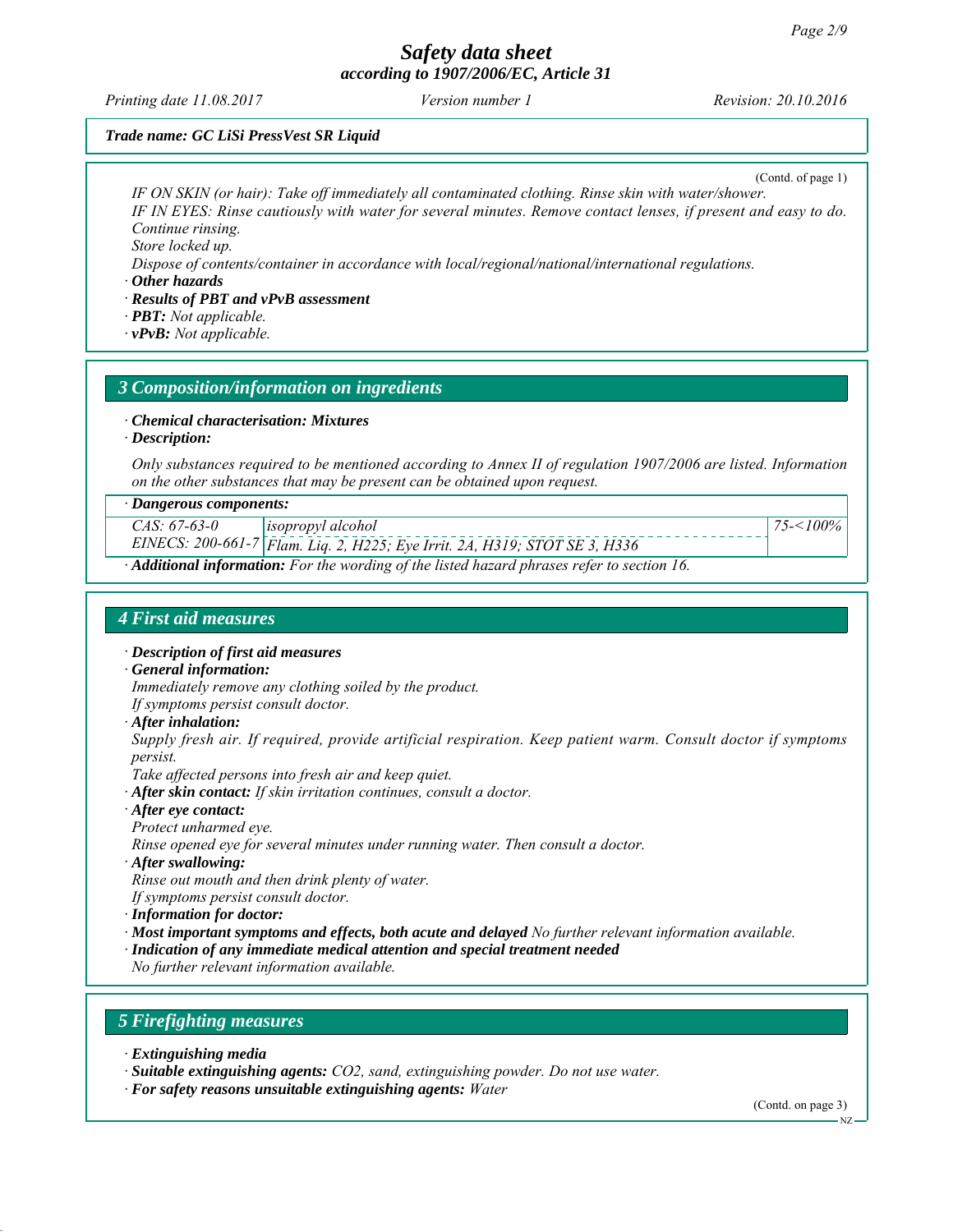*Printing date 11.08.2017 Revision: 20.10.2016 Version number 1*

(Contd. of page 2)

*Trade name: GC LiSi PressVest SR Liquid*

*∙ Special hazards arising from the substance or mixture*

*Formation of toxic gases is possible during heating or in case of fire. ∙ Advice for firefighters*

- *∙ Protective equipment: Wear self-contained respiratory protective device.*
- *∙ Additional information*

*Dispose of fire debris and contaminated fire fighting water in accordance with official regulations.*

# *6 Accidental release measures*

| · Personal precautions, protective equipment and emergency procedures                |  |  |  |  |
|--------------------------------------------------------------------------------------|--|--|--|--|
| Remove persons from danger area.                                                     |  |  |  |  |
| Keep away from ignition sources.                                                     |  |  |  |  |
| Avoid contact with the eyes and skin.                                                |  |  |  |  |
| Wear protective clothing.                                                            |  |  |  |  |
| · Environmental precautions:                                                         |  |  |  |  |
| Do not allow product to reach sewage system or any water course.                     |  |  |  |  |
| Inform respective authorities in case of seepage into water course or sewage system. |  |  |  |  |
| Do not allow to penetrate the ground/soil.                                           |  |  |  |  |
| In case of seepage into the ground inform responsible authorities.                   |  |  |  |  |
| · Methods and material for containment and cleaning up:                              |  |  |  |  |
| Ensure adequate ventilation.                                                         |  |  |  |  |
| Absorb liquid components with liquid-binding material.                               |  |  |  |  |
| Dispose of the material collected according to regulations.                          |  |  |  |  |
| · Reference to other sections                                                        |  |  |  |  |
| See Section 7 for information on safe handling.                                      |  |  |  |  |
| See Section 8 for information on personal protection equipment.                      |  |  |  |  |
| See Section 13 for disposal information.                                             |  |  |  |  |
|                                                                                      |  |  |  |  |
|                                                                                      |  |  |  |  |
| <b>7 Handling and storage</b>                                                        |  |  |  |  |
| $\cdot$ Handling:                                                                    |  |  |  |  |
| · Precautions for safe handling                                                      |  |  |  |  |
| Ensure good ventilation/exhaustion at the workplace.                                 |  |  |  |  |
| Prevent formation of aerosols.                                                       |  |  |  |  |
| Avoid contact with the eyes and skin.                                                |  |  |  |  |
| · Information about fire - and explosion protection:                                 |  |  |  |  |
| Keep ignition sources away - Do not smoke.                                           |  |  |  |  |
| Protect against electrostatic charges.                                               |  |  |  |  |
| Do not spray onto a naked flame or any incandescent material.                        |  |  |  |  |
|                                                                                      |  |  |  |  |
| $\cdot$ Conditions for safe storage, including any incompatibilities                 |  |  |  |  |
| · Storage:                                                                           |  |  |  |  |

- *∙ Requirements to be met by storerooms and receptacles: Store in a cool location. Store only in unopened original receptacles.*
- *∙ Information about storage in one common storage facility: Store away from foodstuffs.*
- *∙ Further information about storage conditions:*
- *Keep container tightly sealed.*
- *Store in cool, dry conditions in well sealed receptacles. Protect from heat and direct sunlight.*
- *Store in a cool place.*

(Contd. on page 4)

NZ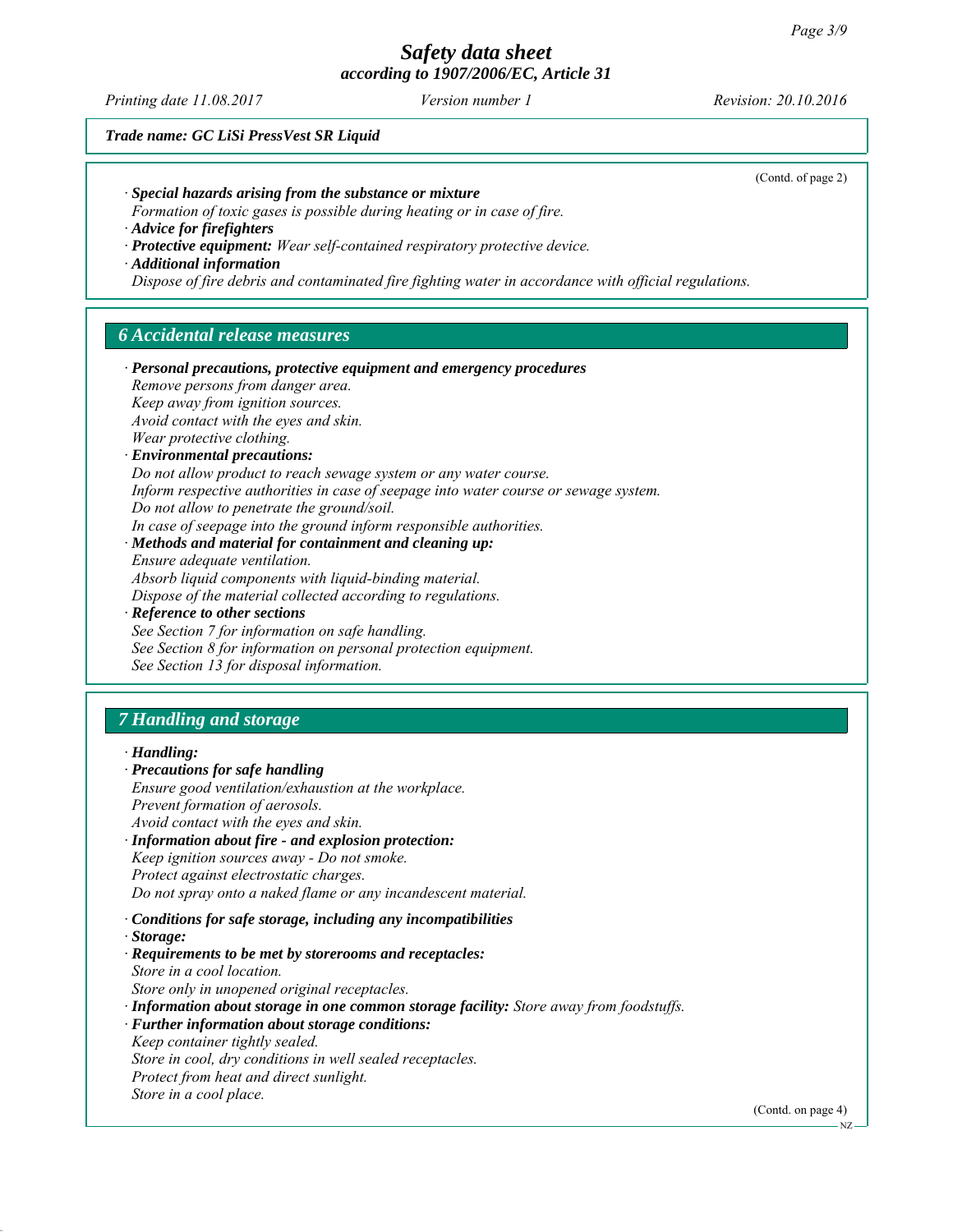*Printing date 11.08.2017 Revision: 20.10.2016 Version number 1*

(Contd. of page 3)

*Trade name: GC LiSi PressVest SR Liquid*

*∙ Specific end use(s) No further relevant information available.*

## *8 Exposure controls/personal protection*

*∙ Additional information about design of technical facilities: No further data; see item 7.*

*∙ Control parameters*

*∙ Ingredients with limit values that require monitoring at the workplace:*

*67-63-0 isopropyl alcohol*

*WES (New Zealand) Short-term value: 1230 mg/m³, 500 ppm Long-term value: 983 mg/m³, 400 ppm*

*∙ Additional information: The lists valid during the making were used as basis.*

*∙ Exposure controls*

- *∙ Personal protective equipment:*
- *∙ General protective and hygienic measures:*

*The usual precautionary measures are to be adhered to when handling chemicals.*

*Avoid contact with the eyes and skin.*

*Wash hands before breaks and at the end of work.*

*Keep away from foodstuffs, beverages and feed.*

*Immediately remove all soiled and contaminated clothing*

*∙ Respiratory protection: Suitable respiratory protective device recommended.*

*∙ Protection of hands:*



*Protective gloves*

### *∙ Material of gloves*

*The selection of the suitable gloves does not only depend on the material, but also on further marks of quality and varies from manufacturer to manufacturer. As the product is a preparation of several substances, the resistance of the glove material can not be calculated in advance and has therefore to be checked prior to the application.*

*∙ Penetration time of glove material*

*The exact break through time has to be found out by the manufacturer of the protective gloves and has to be observed.*

*∙ Eye protection:*



*Tightly sealed goggles*

# *9 Physical and chemical properties ∙ Information on basic physical and chemical properties ∙ General Information ∙ Appearance: Form: Fluid Colour: Colourless ∙ Odour: Characteristic <i>∙* Odour threshold: (Contd. on page 5) NZ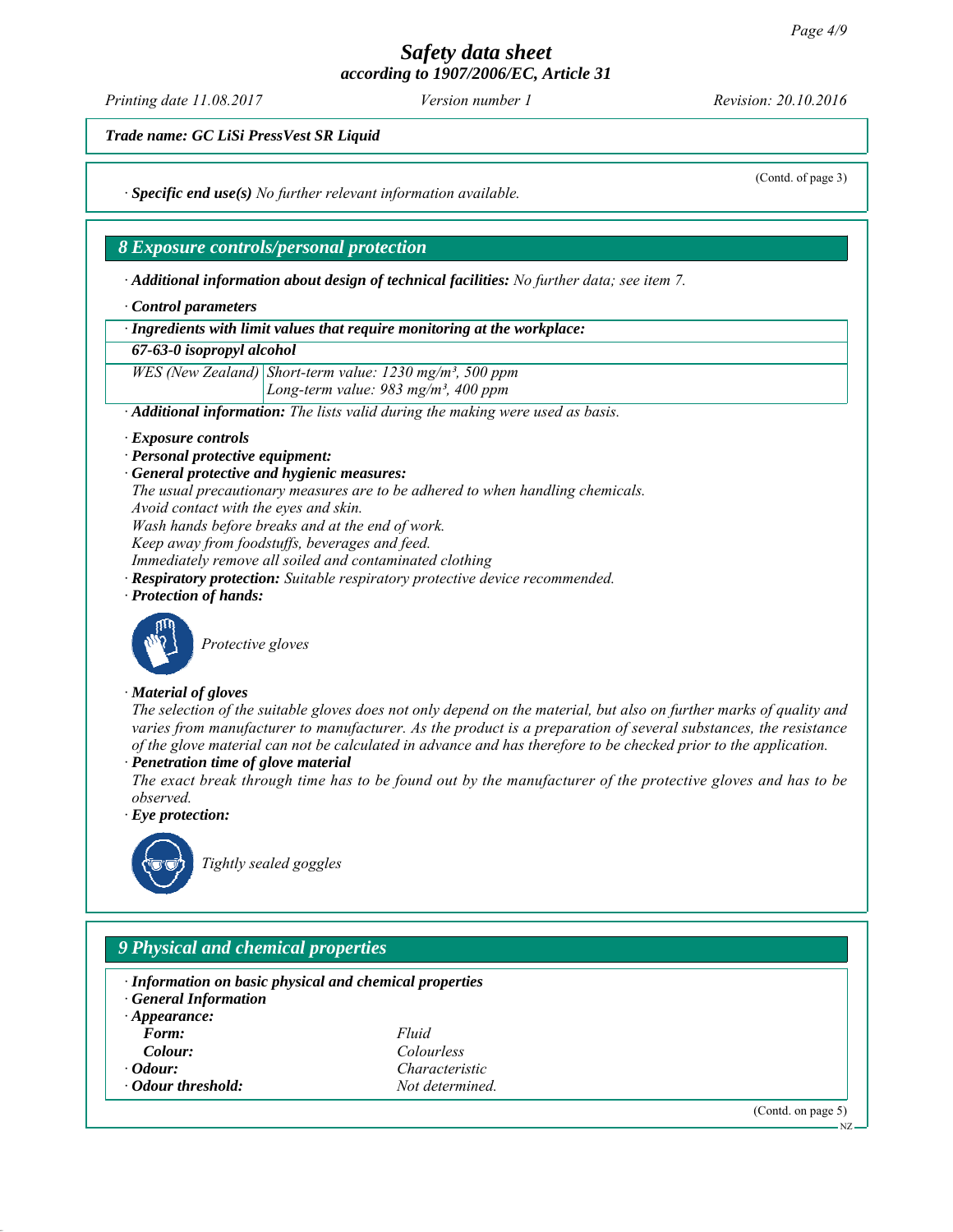*Printing date 11.08.2017 Revision: 20.10.2016 Version number 1*

*Trade name: GC LiSi PressVest SR Liquid*

|                                                                                                            | (Contd. of page 4)                                                       |
|------------------------------------------------------------------------------------------------------------|--------------------------------------------------------------------------|
| $\cdot$ pH-value:                                                                                          | Not determined.                                                          |
| · Change in condition<br>Melting point/freezing point:<br>Initial boiling point and boiling range: $82 °C$ | Undetermined.                                                            |
| · Flash point:                                                                                             | 13 °C                                                                    |
| · Flammability (solid, gas):                                                                               | Not applicable.                                                          |
| · Ignition temperature:                                                                                    | Undetermined.                                                            |
| $\cdot$ Decomposition temperature:                                                                         | Not determined.                                                          |
| $\cdot$ Auto-ignition temperature:                                                                         | Product is not selfigniting.                                             |
| $\cdot$ Explosive properties:                                                                              | Product does not present an explosion hazard.                            |
| $\cdot$ Explosion limits:<br>Lower:<br>Upper:                                                              | $2.0$ Vol $\%$<br>12.0 Vol %                                             |
| $\cdot$ Vapour pressure:                                                                                   | Not determined.                                                          |
| $\cdot$ Density:<br>$\cdot$ Relative density<br>· Vapour density<br>$\cdot$ Evaporation rate               | Not determined.<br>Not determined.<br>Not determined.<br>Not determined. |
| · Solubility in / Miscibility with<br>water:                                                               | Insoluble.                                                               |
| · Partition coefficient: n-octanol/water:                                                                  | Not determined.                                                          |
| · Viscosity:<br>Dynamic:<br>Kinematic:                                                                     | Not determined.<br>Not determined.                                       |
| · Solvent content:<br><b>Organic solvents:</b><br>$VOC$ (EC)<br>$\cdot$ Other information                  | 95.0%<br>950.0 g/l<br>No further relevant information available.         |

# *10 Stability and reactivity*

*∙ Reactivity No further relevant information available.*

*∙ Chemical stability*

*∙ Thermal decomposition / conditions to be avoided: No decomposition if used according to specifications.*

*∙ Possibility of hazardous reactions No dangerous reactions known.*

*∙ Conditions to avoid No further relevant information available.*

*∙ Incompatible materials: No further relevant information available.*

*∙ Hazardous decomposition products: No dangerous decomposition products known.*

(Contd. on page 6)

**NZ**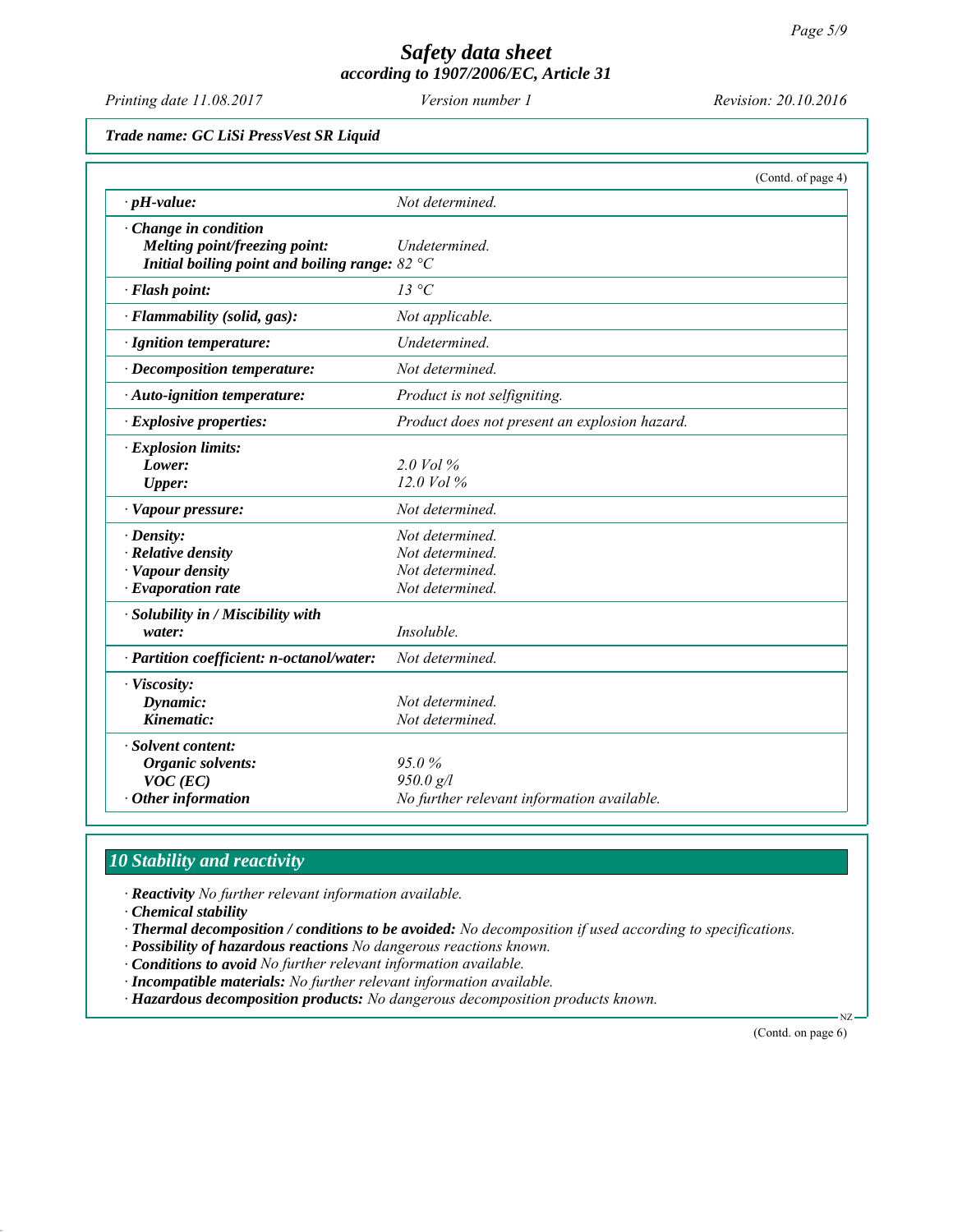*Printing date 11.08.2017 Revision: 20.10.2016 Version number 1*

*Trade name: GC LiSi PressVest SR Liquid*

(Contd. of page 5)

## *11 Toxicological information*

*∙ Information on toxicological effects*

*∙ Acute toxicity*

*∙ LD/LC50 values relevant for classification:*

## *67-63-0 isopropyl alcohol*

| Oral   | LD50 | $\left 4570 \frac{\text{mg}}{\text{kg}}\left(\text{rat } (f+m)\right)\right $ |
|--------|------|-------------------------------------------------------------------------------|
| Dermal | LD50 | $13400$ mg/kg (rab)                                                           |
|        |      | Inhalative $ LCS0/4 h $ 30 mg/l (rat (f+m))                                   |

- *∙ Primary irritant effect:*
- *∙ Serious eye damage/irritation Irritating effect.*
- *∙ Additional toxicological information:*

*The product shows the following dangers according to the calculation method of the General EU Classification Guidelines for Preparations as issued in the latest version:*

*Irritant*

- *∙ Repeated dose toxicity No further relevant information available.*
- *∙ CMR effects (carcinogenity, mutagenicity and toxicity for reproduction)*
- *No further relevant information available.*

# *12 Ecological information*

- *∙ Toxicity*
- *∙ Aquatic toxicity: No further relevant information available.*
- *∙ Persistence and degradability No further relevant information available.*
- *∙ Behaviour in environmental systems:*
- *∙ Bioaccumulative potential No further relevant information available.*
- *∙ Mobility in soil No further relevant information available.*
- *∙ Additional ecological information:*

*∙ General notes:*

*Water hazard class 3 (German Regulation) (Self-assessment): extremely hazardous for water Do not allow product to reach ground water, water course or sewage system, even in small quantities. Danger to drinking water if even extremely small quantities leak into the ground.*

- *∙ Results of PBT and vPvB assessment*
- *∙ PBT: Not applicable.*
- *∙ vPvB: Not applicable.*

*∙ Other adverse effects No further relevant information available.*

# *13 Disposal considerations*

*∙ Waste treatment methods*

*∙ Recommendation Must not be disposed together with household garbage. Do not allow product to reach sewage system.*

*∙ Uncleaned packaging:*

*∙ Recommendation: Disposal must be made according to official regulations.*

(Contd. on page 7)

NZ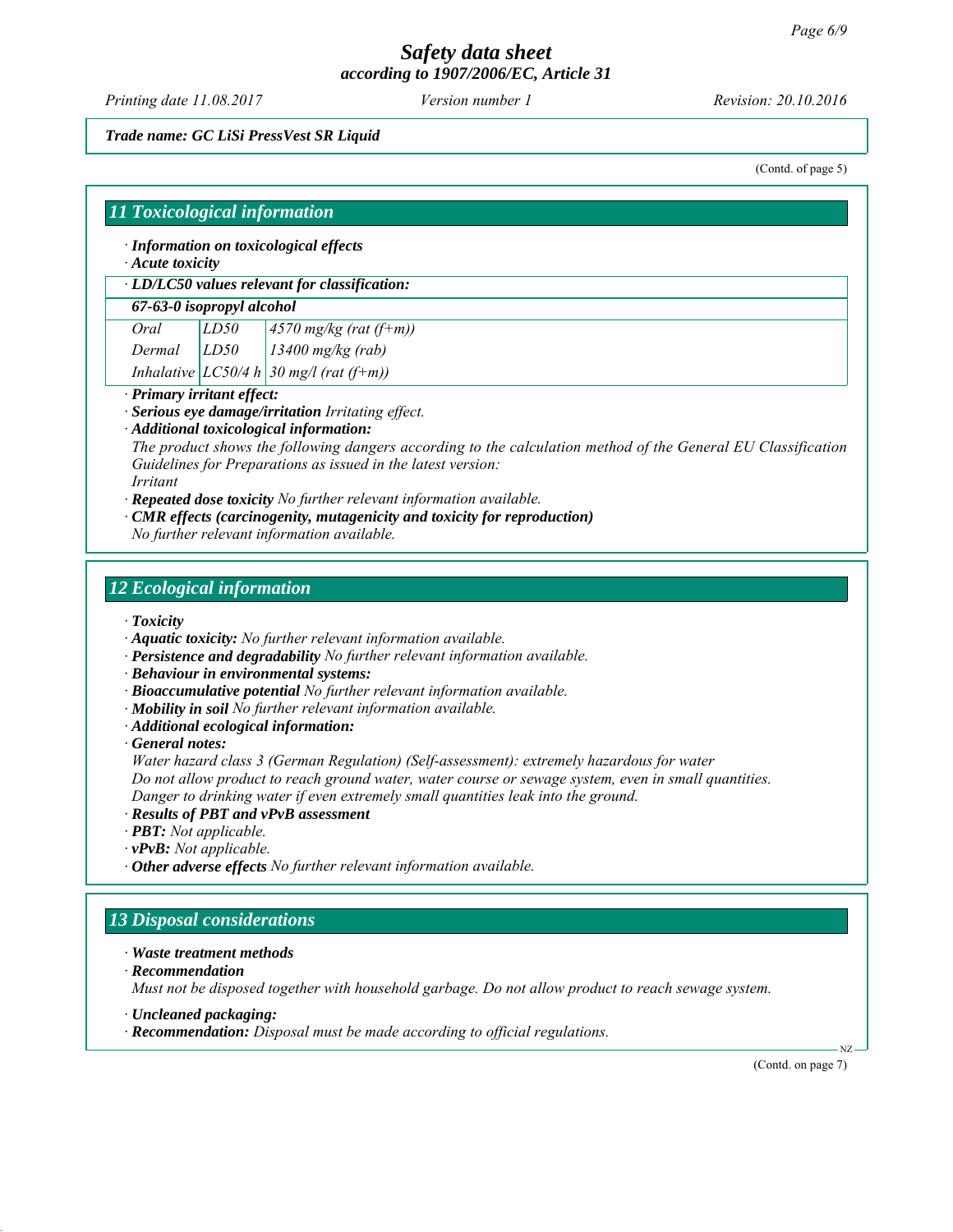*Printing date 11.08.2017 Revision: 20.10.2016 Version number 1*

*Trade name: GC LiSi PressVest SR Liquid*

(Contd. of page 6)

| <b>14 Transport information</b>                                         |                                                  |
|-------------------------------------------------------------------------|--------------------------------------------------|
| $\cdot$ UN-Number                                                       |                                                  |
| ADR, IMDG, IATA                                                         | UN1219                                           |
| $\cdot$ UN proper shipping name                                         |                                                  |
| $\cdot$ ADR                                                             | 1219 ISOPROPYL ALCOHOL mixture                   |
| · IMDG, IATA                                                            | ISOPROPYL ALCOHOL mixture                        |
| · Transport hazard class(es)                                            |                                                  |
| $\cdot$ ADR                                                             |                                                  |
|                                                                         |                                                  |
| · Class<br>$\cdot$ Label                                                | 3 (F1) Flammable liquids.<br>$\mathfrak{Z}$      |
|                                                                         |                                                  |
| $\cdot$ IMDG, IATA                                                      |                                                  |
|                                                                         |                                                  |
| · Class                                                                 | 3 Flammable liquids.                             |
| $\cdot$ Label                                                           | 3                                                |
| · Packing group<br>ADR, IMDG, IATA                                      | $I\!I$                                           |
| · Environmental hazards:                                                |                                                  |
| $\cdot$ Marine pollutant:                                               | N <sub>o</sub>                                   |
| · Special precautions for user                                          |                                                  |
| · Danger code (Kemler):                                                 | Warning: Flammable liquids.<br>33                |
| · EMS Number:                                                           | $F-E,S-D$                                        |
| · Stowage Category                                                      | B                                                |
|                                                                         |                                                  |
| · Transport in bulk according to Annex II of Marpol<br>and the IBC Code | Not applicable.                                  |
|                                                                         |                                                  |
| · Transport/Additional information:                                     |                                                  |
| $\cdot$ <i>ADR</i>                                                      |                                                  |
| $\cdot$ Limited quantities (LQ)                                         | 1L                                               |
| $\cdot$ Excepted quantities (EQ)                                        | Code: E2                                         |
|                                                                         | Maximum net quantity per inner packaging: 30 ml  |
|                                                                         | Maximum net quantity per outer packaging: 500 ml |
| · Transport category                                                    | 2<br>D/E                                         |
| · Tunnel restriction code                                               |                                                  |
| $\cdot$ IMDG                                                            |                                                  |
| $\cdot$ Limited quantities (LQ)                                         | 1L                                               |
| $\cdot$ Excepted quantities (EQ)                                        | Code: E2                                         |
|                                                                         | Maximum net quantity per inner packaging: 30 ml  |
|                                                                         | Maximum net quantity per outer packaging: 500 ml |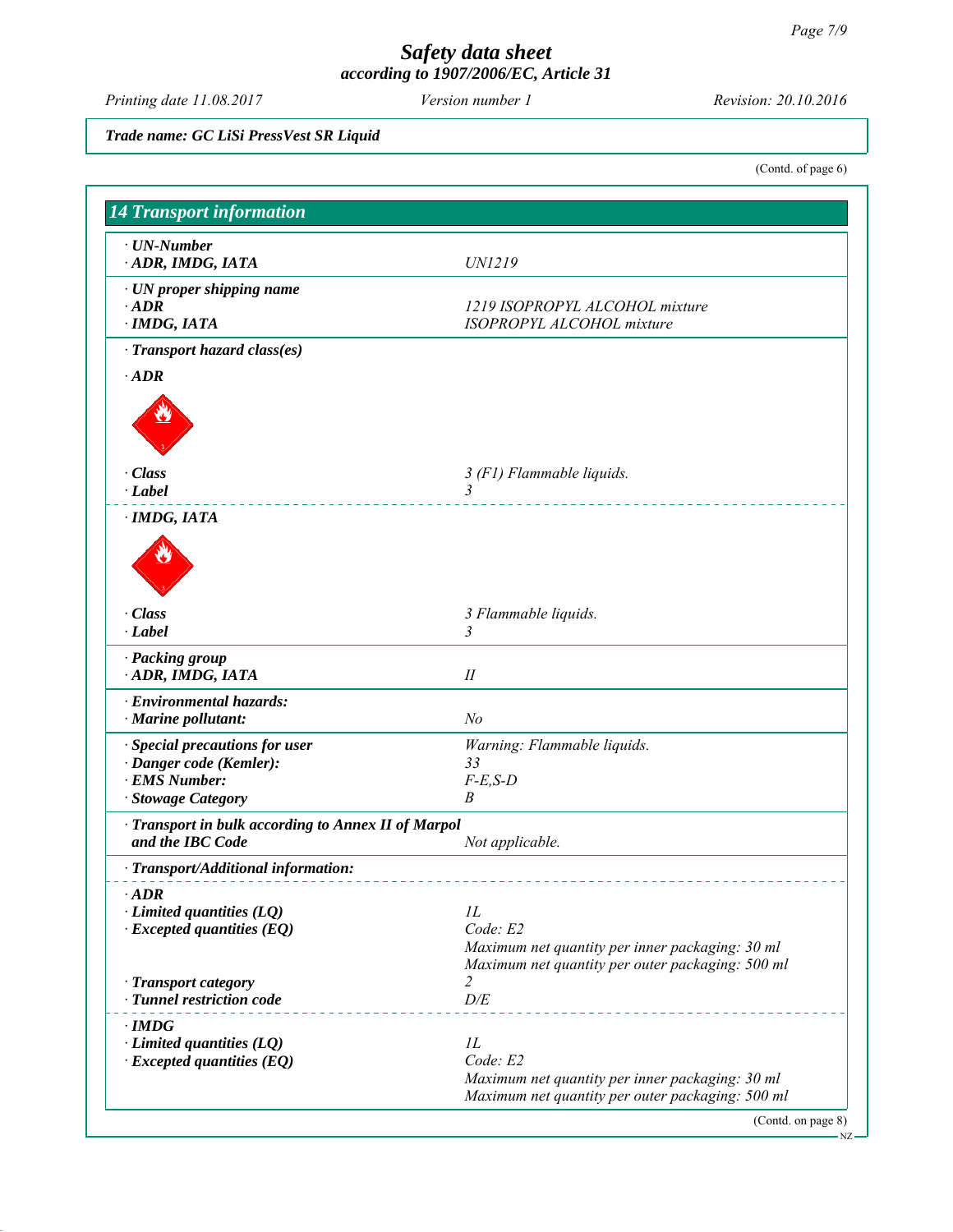*Printing date 11.08.2017 Revision: 20.10.2016 Version number 1*

*Trade name: GC LiSi PressVest SR Liquid*

(Contd. of page 7)

*∙ UN "Model Regulation": UN 1219 ISOPROPYL ALCOHOL MIXTURE, 3, II*

## *\* 15 Regulatory information*

*∙ Safety, health and environmental regulations/legislation specific for the substance or mixture*

### *∙ New Zealand Inventory of Chemicals*

*67-63-0 isopropyl alcohol*

*∙ GHS label elements The product is classified and labelled according to the Globally Harmonised System (GHS). ∙ Hazard pictograms*



### *∙ Signal word Danger*

*∙ Hazard statements Highly flammable liquid and vapour. May be harmful if swallowed. May be harmful if inhaled. Causes serious eye irritation. May cause drowsiness or dizziness.*

*∙ Precautionary statements*

*Keep away from heat/sparks/open flames/hot surfaces. No smoking. Wear protective gloves/protective clothing/eye protection/face protection. IF ON SKIN (or hair): Take off immediately all contaminated clothing. Rinse skin with water/shower. IF IN EYES: Rinse cautiously with water for several minutes. Remove contact lenses, if present and easy to do. Continue rinsing. Store locked up. Dispose of contents/container in accordance with local/regional/national/international regulations.*

*∙ Directive 2012/18/EU*

*∙ Named dangerous substances - ANNEX I None of the ingredients is listed.*

- *∙ Seveso category P5c FLAMMABLE LIQUIDS*
- *∙ Qualifying quantity (tonnes) for the application of lower-tier requirements 5.000 t*
- *∙ Qualifying quantity (tonnes) for the application of upper-tier requirements 50.000 t*
- *∙ Chemical safety assessment: A Chemical Safety Assessment has not been carried out.*

# *16 Other information*

### *∙ Relevant phrases*

*H225 Highly flammable liquid and vapour. H319 Causes serious eye irritation. H336 May cause drowsiness or dizziness.*

*∙ Department issuing SDS: Regulatory affairs*

*∙ Contact: msds@gceurope.com*

*∙ Abbreviations and acronyms:*

*ADR: Accord européen sur le transport des marchandises dangereuses par Route (European Agreement concerning the International Carriage of Dangerous Goods by Road)*

*IMDG: International Maritime Code for Dangerous Goods*

(Contd. on page 9)

NZ